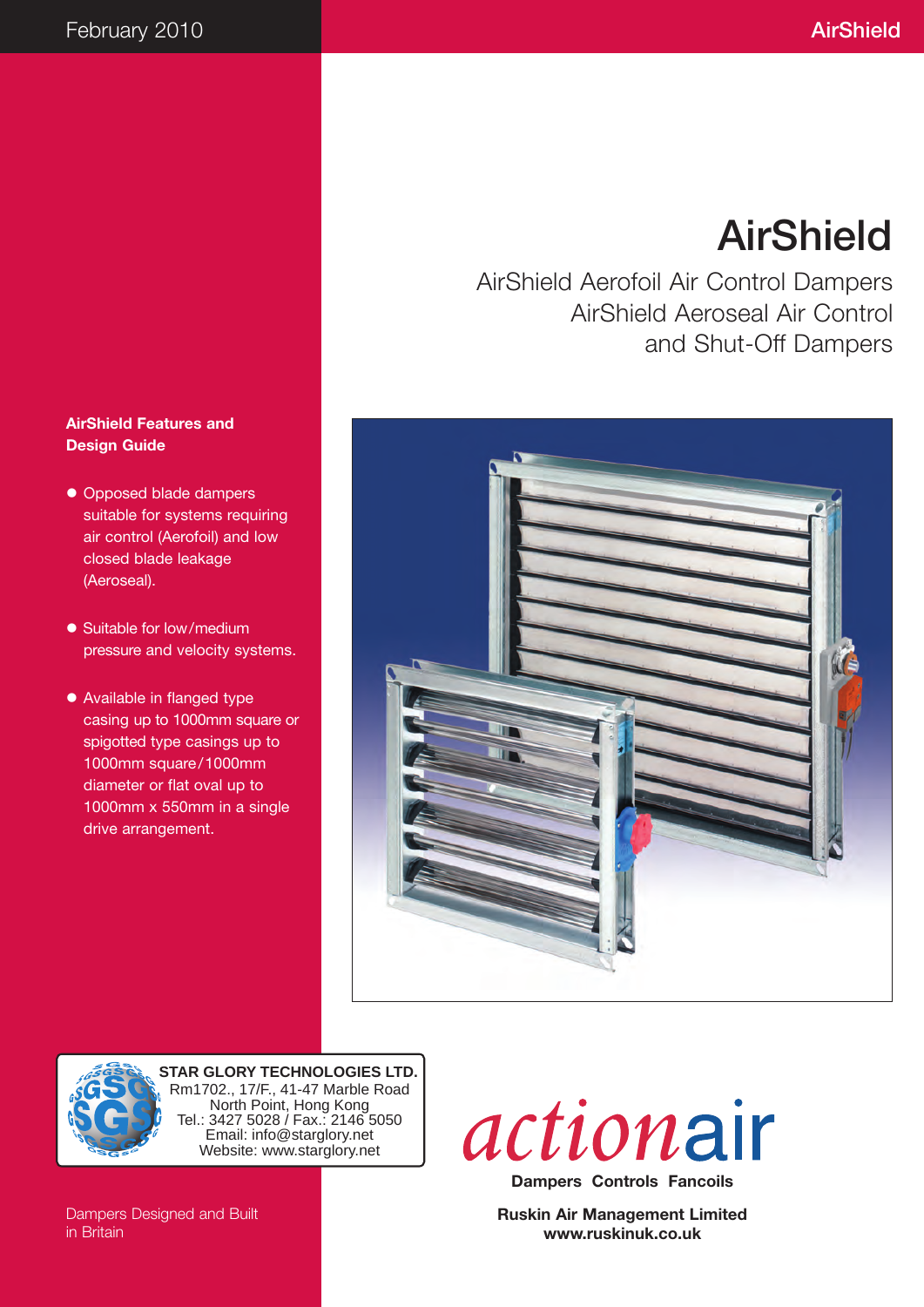## AirShield Control and Shut Off Dampers

#### **The Range**

The AirShield range of quality engineered dampers are suitable for air conditioning and ventilation systems requiring air control and low closed blade leakage characteristics. For standard low/medium pressure and velocity systems.

These aerodynamic precise movement opposed blade dampers can be either factory fitted with manual, electric or pneumatic controls and can be supplied in a flanged or spigotted casing.

#### **Application Parameters**

AirShield Dampers to maximum width and height dimensions (see page 4) can be used where the operating total system pressure is up to 1000 Pascals and duct velocities to 12m/second.

Actionair AirShield Dampers are designed for applications in normal dry filtered air systems. When required for modulating function, or if exposed to fresh air intakes and/or inclement conditions, the dampers should be subject to a planned inspection programme.

Any application involving corrosive and/or aggressive hostile environmental conditions (e.g. swimming pools) may invalidate our warranty and should be referred to Actionair Sales Office.



### Blade Features



**Aerofoil Air Control Damper Aeroseal Air Control and Shut-Off Damper**



#### **Series Aerofoil**

Series Aerofoil for system air balancing having aerodynamic ribbed double skin type 1.4016 (430) Ferritic Stainless Steel 50mm wide x 0.4mm thick blades. Housed within a galvanised mild steel flanged or galvanised spigotted casing being suitable for systems with a temperature range of –20 °C through to +70 °C.





#### **Series Aeroseal**

Series Aeroseal for system air balancing and shut-off having aerodynamic double skin type 1.4016 (430) Ferritic Stainless Steel 50mm wide x 0.4mm thick blades with synthetic trailing edge blade seals and Stainless Steel side seals. Housed within a galvanised mild steel flanged or galvanised spigotted casing being suitable for systems with a temperature range of 0 °C through to +70 °C.

Optional Blade construction type 1.4401 (316) Austenitic Stainless Steel.

#### **Blade Drive Mechanism**

The totally enclosed, precise movement, opposed blade cap and bar drive mechanism positioned out of the airstream for protection against damage is hard wearing and free running.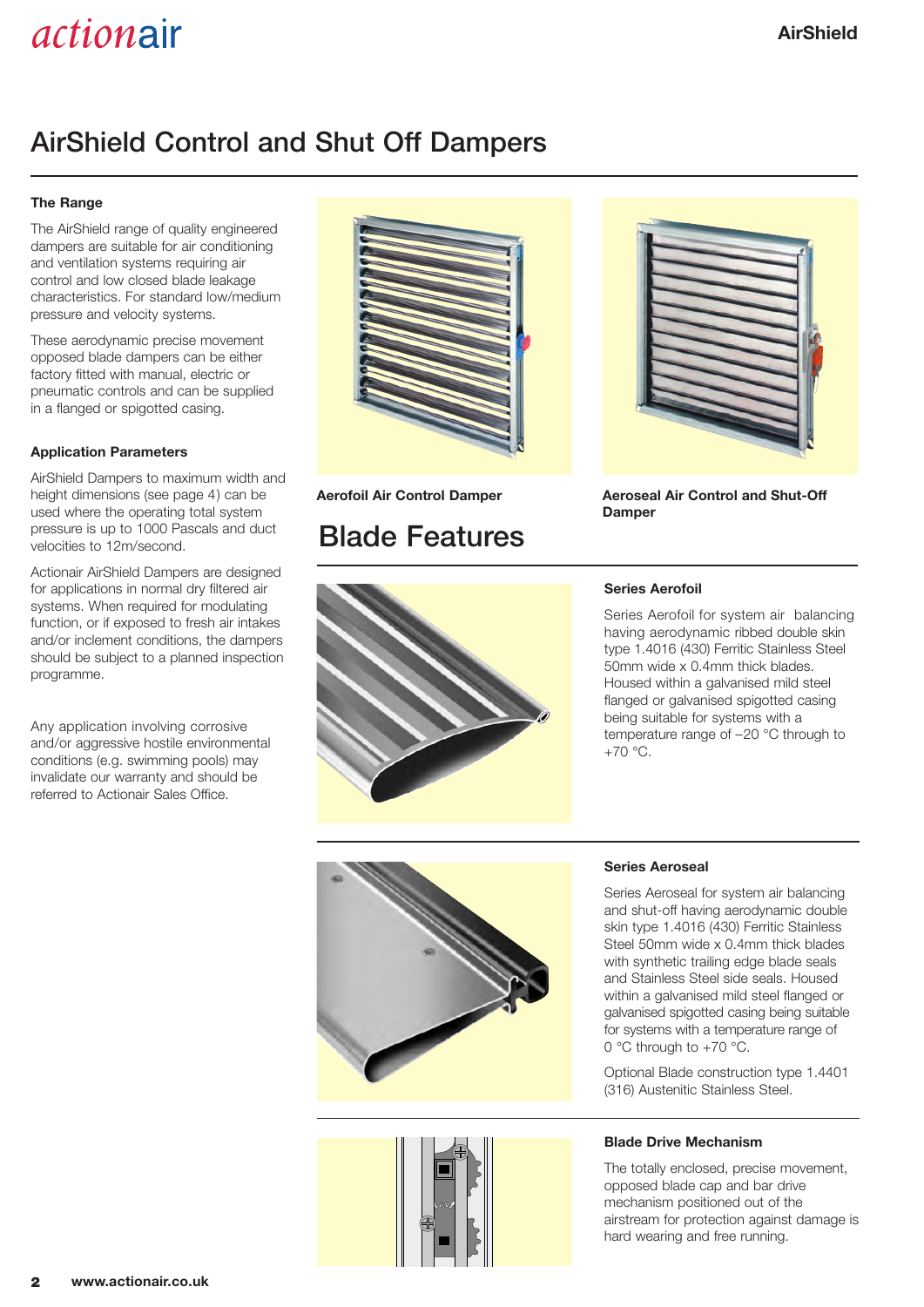### Casing Features **Weights**

The damper casing having a single penetration for the drive control shaft making these dampers suitable for inclusion into air distribution systems of Class A and B of Eurovent Document 2/2 and Test Procedures for Classes A, B, and C (up to 1000 Pa) of HVCA Ductwork Specification DW144.

#### **Flanged**

A 1.5mm thick galvanised mild steel casing having peripheral flanges with pre-punched elongated corner holes to suit proprietary duct flanges.

#### **Stainless Steel Options**

See Dimensional Data and refer to Actionair Sales Office – Available on Aeroseal only.

#### **Spigotted**

Consists of Flanged Casing above with 0.9mm minimum thickness spigots on both sides.

#### **Stainless Steel Options**

See Dimensional Data and refer to Actionair Sales Office – Available on Aeroseal only.

Please Note: AirShield, Aerofoil and Aeroseal dampers are only available in widths and heights up to 1000mm, please refer to page 4 for full sizing parameters.

#### **Multiple Assemblies**



For flanged damper arrangements with dimensions in excess of 1000mm wide, the ES35 or ES36 will always be offered, (please refer to the Actionair brochure ES Heavy Duty Air Control and Shut-off Dampers). However, should individual AirShield dampers be preferred (due to damper depth limitations etc.), i.e. arranged side by side having 2-drives, ensuring that adequate space is allowed for access / fitting to each drive arrangement. They can be supplied up to 2060mm wide, by specific written instruction from customer at the time of Enquiry / Quotation / Order only.



Type FLA Square/Rectangular



Type SPG Square/Rectangular



Type SPG Circular



Type SPG Flat Oval



Please note: Aerofoil and Aeroseal dampers must **not** be installed with blades running vertical.

#### **AirShield Aerofoil and Aeroseal Approximate Weights (Kg)**

| SQUARE/<br><b>CIRCULAR</b><br><b>DUCT SIZE</b> | TYPE FLA<br>RECT. | <b>TYPE SPG</b><br>RECT. | <b>TYPE SPG</b><br><b>CIRCULAR</b> |  |
|------------------------------------------------|-------------------|--------------------------|------------------------------------|--|
| 100                                            | 1.5               | 1.8                      | 2.1                                |  |
| 150                                            | 2.0               | 2.4                      | 2.9                                |  |
| 200                                            | 2.5               | 3.1                      |                                    |  |
| 250                                            | 3.1               | 3.8                      | 4.7                                |  |
| 300                                            | 3.8               | 4.6                      | 5.8                                |  |
| 350                                            | 4.5               | 5.4                      | 6.9                                |  |
| 400                                            | 5.2               | 6.3                      | 8.0                                |  |
| 450                                            | 5.8               | 7.0                      | 9.0                                |  |
| 500                                            | 6.6               | 7.9                      | 10.3                               |  |
| 550                                            | 7.5               | 9.0                      | 11.6                               |  |
| 600                                            | 8.4               | 10.0                     | 13.0                               |  |
| 650                                            | 9.3               | 11.0                     | 14.4                               |  |
| 700                                            | 10.0              | 11.9                     | 15.7                               |  |
| 750                                            | 11.3              | 13.3                     | 17.5                               |  |
| 800                                            | 12.4              | 14.5                     | 19.2                               |  |
| 850                                            | 13.3              | 15.6                     | 20.7                               |  |
| 900                                            | 14.7              | 17.1                     | 22.7                               |  |
| 950                                            | 15.7              | 18.2                     | 24.3                               |  |
| 1000                                           | 16.8              | 19.4<br>26.1             |                                    |  |

For Type SPG Flat Oval weights please contact Actionair Sales Office.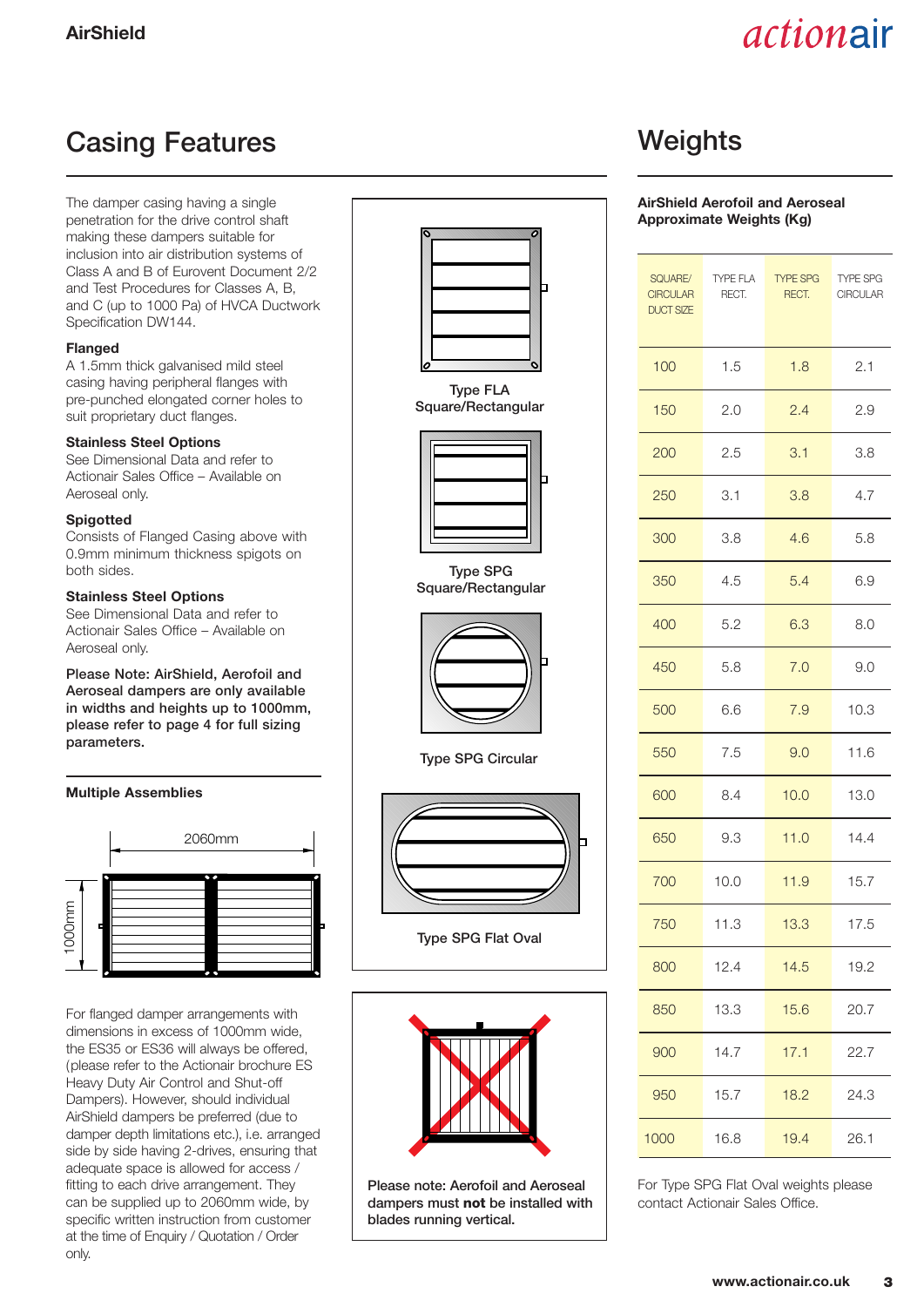## **Dimensions**



#### **Spigot Casing (Type SPG Rectangular, Circular and Flat Oval)**

SPG Rectangular spigots are supplied 5mm under duct size, Circular and Flat  Oval 3mm under duct size.





#### **Sizing Parameters**

#### **Type FLA**

Widths from 100 – 1000mm in 1mm increments. Heights from 100 – 1000mm in 50mm increments.

#### **Type SPG Rectangular**

Widths from 100 – 1000mm in 1mm increments. Heights from 100 – 1000mm in 1mm increments.

#### **Type SPG Circular**

Diameters from 100 – 1000mm in 1mm **increments** 

#### **Type SPG Flat Oval**

Widths from 300 – 1000mm in 1mm increments. Heights from 100 – 550mm in 1mm increments.

\* = 38mm Rectangular, 65mm Circular and Flat Oval l

### **Stainless Steel Options**

### **Spigot Casing (Type SPG Rectangular)**

SPG Rectangular spigots are supplied 5mm under duct size.



#### **Spigot Casing (Type SPG Circular and Flat Oval)**



#### **Size Parameters as above.**

#### **Stainless Steel Type FLA**

Damper casings will have a depth of 150mm with 40mm peripheral flanges (Please refer to Actionair Sales Office).

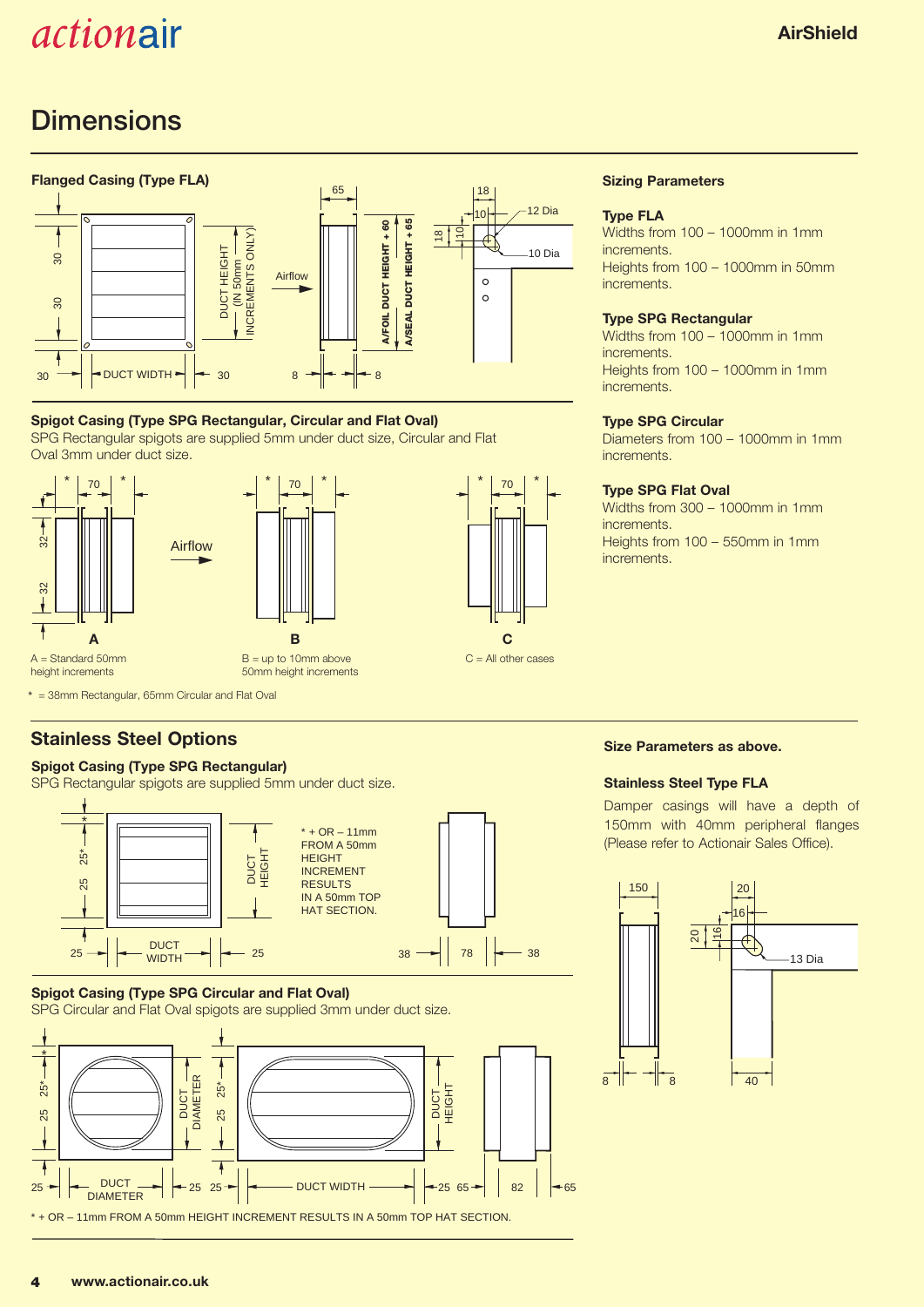## Control Options **Technical Data**

#### **Manual Control (Option M)**

Always fitted as standard on Series Aerofoil units. Not suitable for Series Aeroseal or any Stainless Steel options.

#### **Type FLA/SPG**



#### **Manual Quadrant Control (Option Q)**

**T** 

Always fitted as standard on Series Aeroseal and also on all Stainless Steel options.



#### **Extended Shaft Control (Option X)**



#### **Pneumatic Controls (Option E)**

Factory fitted Hytork Pneumatic Actuators are available in on/off and spring return versions.

Factory fitted Controls will be selected to suit the torque requirements of the dampers.

Please refer to Actionair Sales Office if you require any further information.



#### **Electrical Controls (Option E)**

Factory fitted Belimo Actuators for 24V or 230V open/closed or spring return operation and 24V modulating are available. These will comply with EMC Directive 89/336/EEC.





20 Nm SM-A 4Nm LF



5 Nm LM-A 10 Nm NM-A

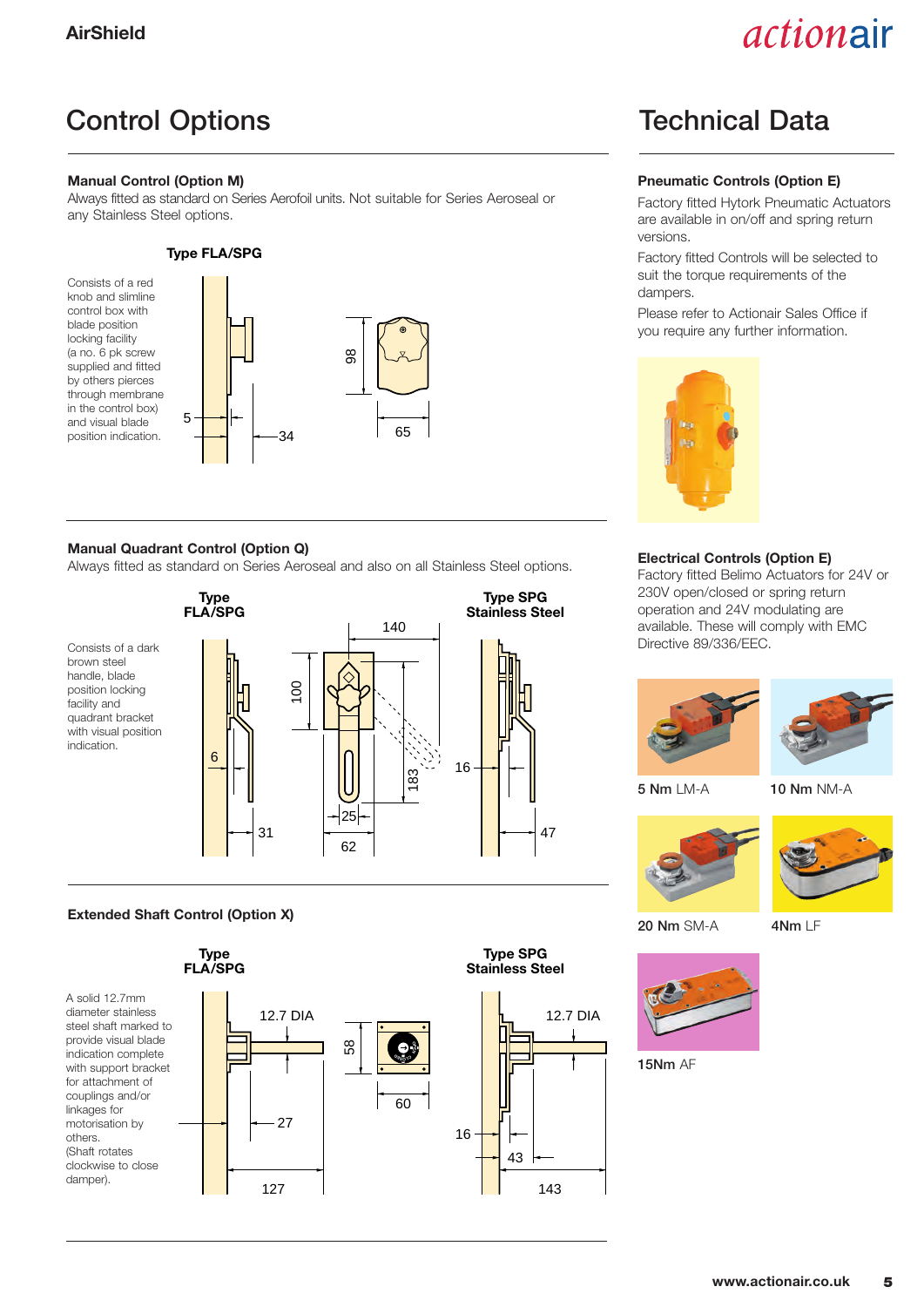### **Specification**

#### **AirShield Aerofoil**

Air control and system balancing dampers comprising of 50mm ribbed stainless steel aerodynamic blades with synthetic blade end bearings.

Housed in either a galvanised mild steel frame having integral peripheral flanges, with prepunched corner holes to suit proprietary duct flanges (Type FLA) or with spigot plates on both

Technical Data

#### **Pressure Drop Vs Velocity**

Positions 1, 2 and 3 are blade positions as indicated on dampers fitted with Manual Control or Manual Quadrant Control.



AirShield Series Aeroseal closed blade leakage 1000mm wide x 1000mm high Damper.

sides, for square, rectangular, circular or flat oval connections (Type SPG).

The totally enclosed precise movement opposed blade mechanism positioned out of the airstream for protection against damage is hard wearing and free running. AirShield Aerofoil as supplied by Actionair.



#### **AirShield Aeroseal**

Air control and system balancing shut-off dampers comprising of 50mm stainless steel aerodynamic blades with synthetic trailing edge blade seals, synthetic blade end bearings and stainless steel top and side spring tempered flexible gasketing.

Dampers to have a maximum closed blade leakage of 27 l/s at 1000 Pa when measured on a 1000mm wide x 1000mm high damper.

Housed in either a galvanised mild steel frame having integral peripheral flanges, with prepunched corner holes to suit proprietary duct flanges (Type FLA) or with spigot plates on both sides, for square, rectangular, circular or flat oval connections (Type SPG).

The totally enclosed precise movement opposed blade drive mechanism positioned out of the airstream for protection against damage is hard wearing and free running.

AirShield Aeroseal as supplied by Actionair.

#### **AirShield**

Aerofoil dampers are supplied fitted as standard with type Manual Control (Option M).

Aeroseal dampers are supplied fitted as standard with type Manual Quadrant Control (Option Q).

#### Aeroseal Stainless Steel dampers are supplied with type Manual Quadrant Control (Option Q) fitted as standard.

AirShield dampers can be factory fitted with one of the alternative control options as detailed on page 5 (Aeroseal and Stainless Steel dampers not suitable for Option M).

### **Maintenance**

The Actionair range of AirShield Dampers are designed for applications in normal dry filtered air systems and should be subjected to a planned inspection programme, with cleaning and light oil lubrication in accordance with good industry practice. When exposed to fresh air intakes and/or inclement conditions this may need to be performed more regularly based on experience gained from previous inspections.

**PRESSURE DROP (Pa)**

**PRESSURE DROP (Pa)**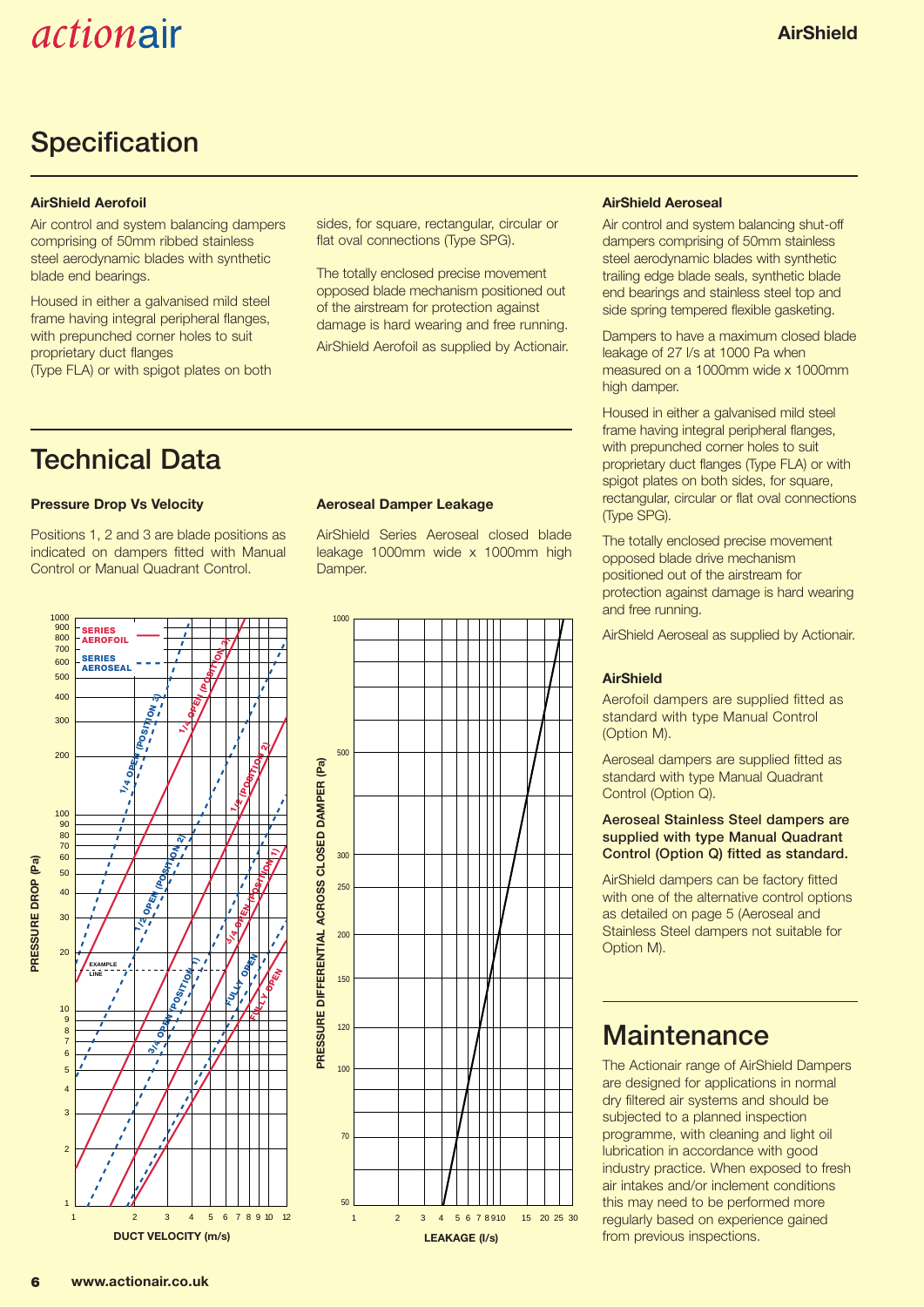### Selection

Please refer to individual sections of the brochure for specific product detailed information.

|                                                                | <b>Aerofoil</b> | <b>Aeroseal</b> |                       |
|----------------------------------------------------------------|-----------------|-----------------|-----------------------|
| Flanged Casing - Minimum 100 x 100 (Height increments of 50mm) |                 | $\bullet$       |                       |
| Flanged Casing - Maximum 1000 x 1000                           | $\bullet$       | $\bullet$       |                       |
| 30mm Flange - Galvanised. 40mm Flange - Stainless Steel        |                 | $\bullet$       |                       |
| Flanged Casing Depth - 65mm Galvanised. 150mm Stainless Steel  |                 | $\bullet$       |                       |
| Spigotted Casing - Minimum 100 x 100, Maximum 1000 x 1000      |                 | $\bullet$       |                       |
| Circular Option - Minimum 100 diameter, Maximum 1000 diameter  | ●               | $\bullet$       |                       |
| Flat Oval Option - Minimum 300 x 100, Maximum 1000 x 550       | $\bullet$       | $\bullet$       |                       |
| Air Balancing                                                  | $\bullet$       | $\bullet$       |                       |
| <b>Shut-off Function</b>                                       |                 | 0               |                       |
| Opposed Blade Movement                                         |                 | $\bullet$       |                       |
| Manual Control - Option M (Standard for Aerofoil)              |                 | N/A             | (Not Stainless Steel) |
| Manual Quadrant Control - Option Q (Standard for Aeroseal)     |                 |                 |                       |
| <b>Extended Spindle Control</b>                                | $\bullet$       |                 |                       |
| Electrical Control (Optional)                                  |                 |                 |                       |
| Blade Drive Mechanism mounted out of the airstream             |                 | $\bullet$       |                       |
| Casing Leakage Conforms to DW144 Class C up to 1000Pa          |                 | $\bullet$       |                       |
| Galvanised Case with 430 Stainless Steel Blades (Standard)     | $\bullet$       |                 |                       |
| Stainless Steel Options 430 and 316 available (Aeroseal only)  | N/A             | $\bullet$       |                       |

#### **Electrical Controls (Option E)**

| Area $m2$                 | Dia mm          |           | <b>Open/Close or Modulating</b> | <b>Spring Return</b> |           |         |
|---------------------------|-----------------|-----------|---------------------------------|----------------------|-----------|---------|
|                           |                 |           |                                 |                      |           |         |
| <b>RECTANGULAR / FLOV</b> | <b>CIRCULAR</b> | 5 Nm LM-A | <b>10 Nm NM-A</b>               | <b>20 Nm SM-A</b>    | 4Nm LF    | 15Nm AF |
| <b>Airshield Aerofoil</b> |                 |           |                                 |                      |           |         |
| Up to 0.25 M <sup>2</sup> | Up to 500mm Dia |           |                                 |                      | $\bullet$ |         |
| Up to 0.30 M <sup>2</sup> | Up to 550mm Dia |           |                                 |                      |           |         |
| Above 0.3 M <sup>2</sup>  | Above 550mm Dia |           |                                 |                      |           |         |
| <b>Airshield Aeroseal</b> |                 |           |                                 |                      |           |         |
| Up to 0.09 M <sup>2</sup> | Up to 300mm Dia |           |                                 |                      | $\bullet$ |         |
| Up to 0.10 M <sup>2</sup> | Up to 315mm Dia |           |                                 |                      |           |         |
| Up to 0.30 M <sup>2</sup> | Up to 550mm Dia |           |                                 |                      |           |         |
| Above 0.30 M <sup>2</sup> | Above 550mm Dia |           |                                 |                      |           |         |

Due to a policy of continuous product development the specification and details contained herein are subject to alteration without prior notice.